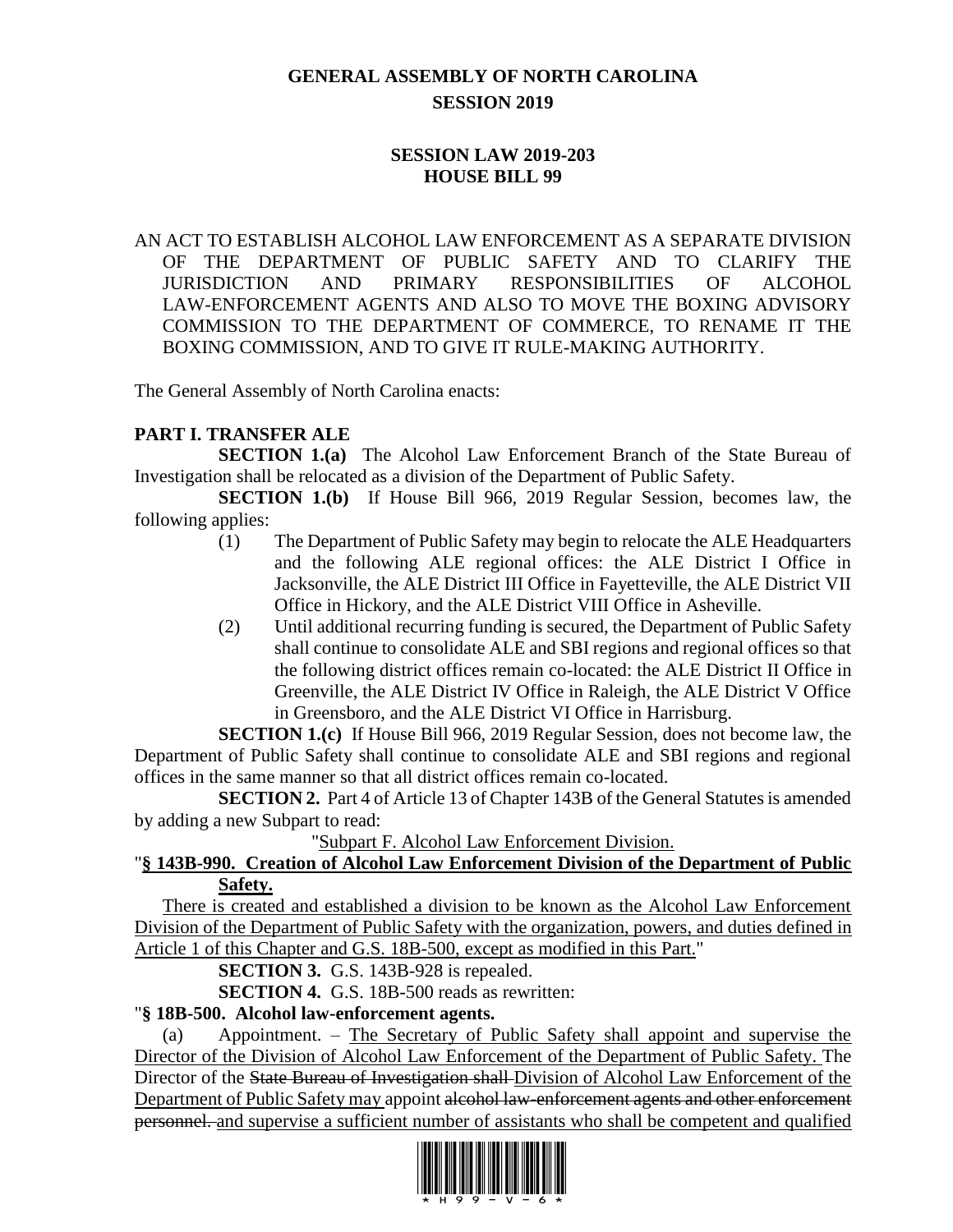to do the work of the Division. The Director may also appoint regular employees of the Commission as alcohol law-enforcement agents. is responsible for making all hiring and personnel decisions of the Division. Notwithstanding the provisions of this Chapter or Chapter 143A of the General Statutes, the Director may hire or fire personnel and transfer personnel within the Division. The Director may also appoint a regular employee of the Commission as an ALE agent, provided the employee was employed by the ABC Commission and serving as an ALE agent on January 1, 2019. Alcohol law-enforcement agents shall be designated as "alcohol law-enforcement agents". agents." Persons serving as reserve alcohol law-enforcement agents are considered employees of the Alcohol Law Enforcement Branch Division for workers' compensation purposes while performing duties assigned or approved by the Head Director of the Alcohol Law Enforcement Branch Division or the Head's Director's designee.

(b) Subject Matter Jurisdiction. – After taking the oath prescribed for a peace officer, an alcohol law-enforcement agent shall have authority to arrest and take other investigatory and enforcement actions for any criminal offense. The primary responsibility of an agent shall be enforcement of the ABC and lottery laws and G.S. 14-313 regarding youth access to tobacco products.offense:

- (1) Occurring, encountered, or otherwise discovered on the premises of, or elsewhere when the conduct relates to, a location under application for or holding a permit issued by the North Carolina Alcoholic Beverage Control Commission or the North Carolina Education Lottery Commission.
- (2) Encountered or otherwise discovered while investigating or enforcing matters for the North Carolina Alcoholic Beverage Control Commission or the North Carolina Education Lottery Commission or encountered or otherwise discovered while investigating or enforcing the provisions of this Chapter, Chapter 18C of the General Statutes, G.S. 14-313, or Parts 1 and 2 of Article 37 of Chapter 14 of the General Statutes.
- (3) Encountered or otherwise discovered while carrying out any duty or function assigned to the Division by law.
- (4) Occurring in an agent's presence.
- (5) When assisting another law enforcement agency.

(b1) Authority. – Alcohol law-enforcement agents have authority as peace officers to execute criminal process, respond to and take enforcement action for any crime of violence or breach of the peace, and any additional duties as may from time to time be directed by the Governor or the Secretary of Public Safety when needed for security purposes at a public event or to protect persons or property because of a disaster or state of emergency.

(b2) Primary Responsibilities. – The primary responsibilities of an alcohol law-enforcement agent are the enforcement of this Chapter, Chapter 18C of the General Statutes, G.S. 14-313, and Parts 1 and 2 of Article 37 of Chapter 14 of the General Statutes.

 $(g)$  Shifting of Personnel From One District to Another. – The Head-Director of the Alcohol Law Enforcement Branch, under rules adopted by the Department of Public Safety Division may, from time to time, shift the forces from one district to another or consolidate more than one district force at any point for special purposes. Whenever an agent of the Alcohol Law Enforcement Section Division is transferred from one district to another for the convenience of the State or for reasons other than the request of the agent, the Department shall be responsible for transporting the household goods, furniture, and personal apparel of the agent and members of the agent's household."

**SECTION 5.** G.S. 18B-101 reads as rewritten:

# "**§ 18B-101. Definitions.**

…

As used in this Chapter, unless the context requires otherwise:

…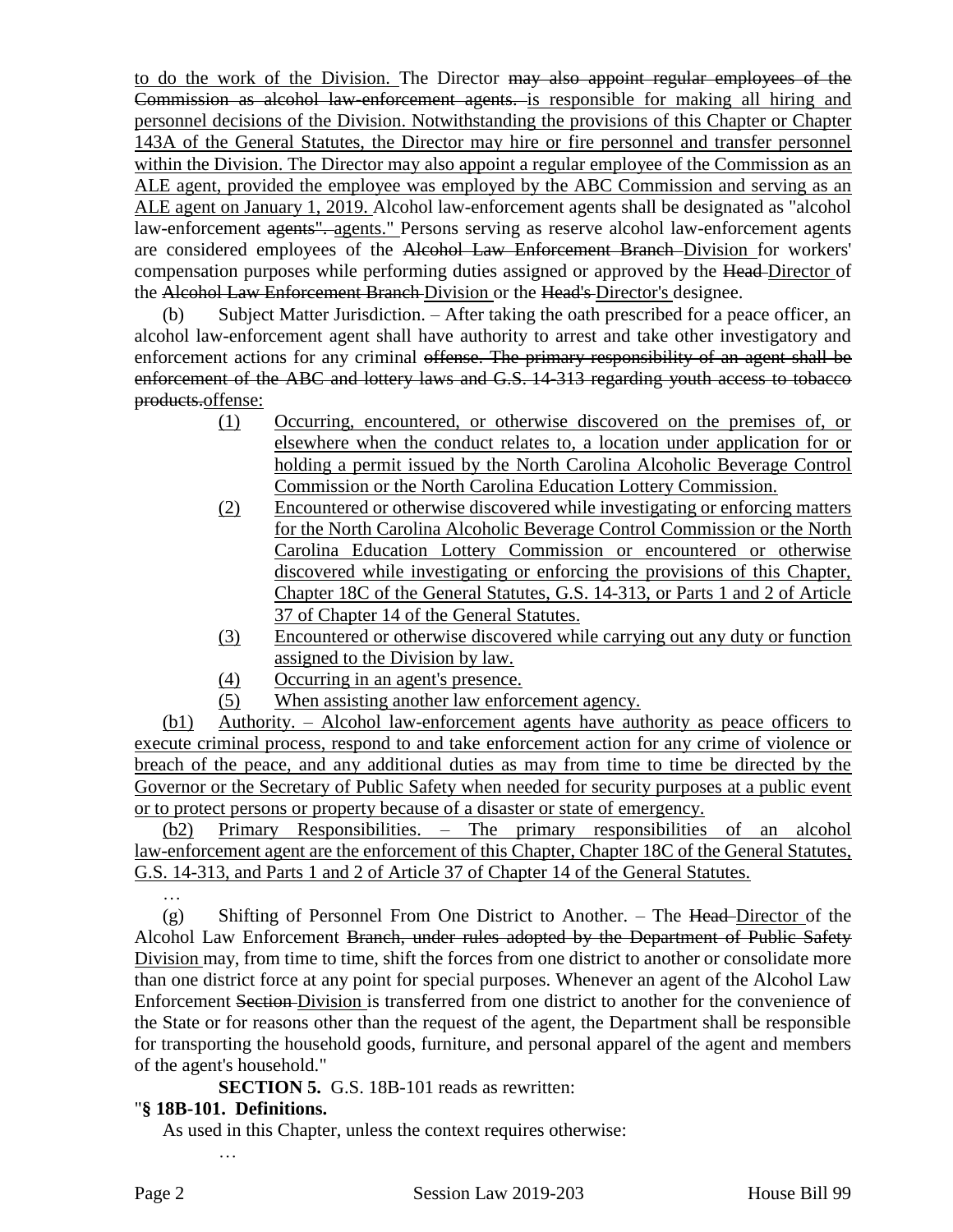- (3) "ABC system" means a local board and board, all ABC stores operated by  $\frac{1}{k_1}$ its law-enforcement branch, and all its employees.a local board, and the designated ABC law enforcement officers employed pursuant to G.S. 18B-501.
- …
- (5) "ALE Branch" Division" means the Alcohol Law Enforcement Branch Division of the Department of Public Safety.

**SECTION 6.** G.S. 143-651 reads as rewritten:

### "**§ 143-651. Definitions.**

…

…

The following definitions apply in this Article:

- (4a) Branch. The Alcohol Law Enforcement Branch of the State Bureau of Investigation.
- (7a) Division or ALE Division. The Alcohol Law Enforcement Division of the Department of Public Safety.
- … (23b) Sanctioned amateur match. – Any match regulated by an amateur sports organization that has been recognized and approved by the Branch. ALE Division. …."

### **SECTION 7.** G.S. 143-652.1 reads as rewritten:

"**§ 143-652.1. Regulation of boxing, kickboxing, mixed martial arts, and toughman events.**

The Alcohol Law Enforcement Branch of the Department of Public Safety ALE Division shall regulate live boxing, kickboxing, and mixed martial arts matches, whether professional, amateur, or sanctioned amateur, or toughman events, in which admission is charged for viewing, or the contestants compete for a purse or prize of value greater than twenty-five dollars (\$25.00). The Branch ALE Division shall have the exclusive authority to approve and issue rules for the regulation of the conduct, promotion, and performances of live boxing, kickboxing, and mixed martial arts matches and exhibitions, whether professional, amateur, or sanctioned amateur, and toughman events in this State. The rules shall be issued pursuant to the provisions of Chapter 150B of the General Statutes and may include, without limitation, the following subjects:

…."

**SECTION 8.** G.S. 143-652.2 reads as rewritten:

### "**§ 143-652.2. Boxing Advisory Commission.**

(a) Creation. – The Boxing Advisory Commission is created within the Department of Public Safety to advise the Alcohol Law Enforcement Branch of the Department of Public Safety ALE Division concerning matters regulated by this Article. The Commission shall consist of six voting members and two nonvoting advisory members. All the members shall be residents of North Carolina. The members shall be appointed as follows:

- (1) One voting member shall be appointed by the Governor for an initial term of two years.
- (2) One voting member shall be appointed by the President Pro Tempore of the Senate for an initial term of three years.
- (3) One voting member shall be appointed by the Speaker of the House of Representatives for an initial term of three years.
- (4) One voting member shall be appointed by the Secretary of Public Safety for an initial term of three years.
- (5) One voting member shall be appointed by the Lieutenant Governor for an initial term of two years.

<sup>….&</sup>quot;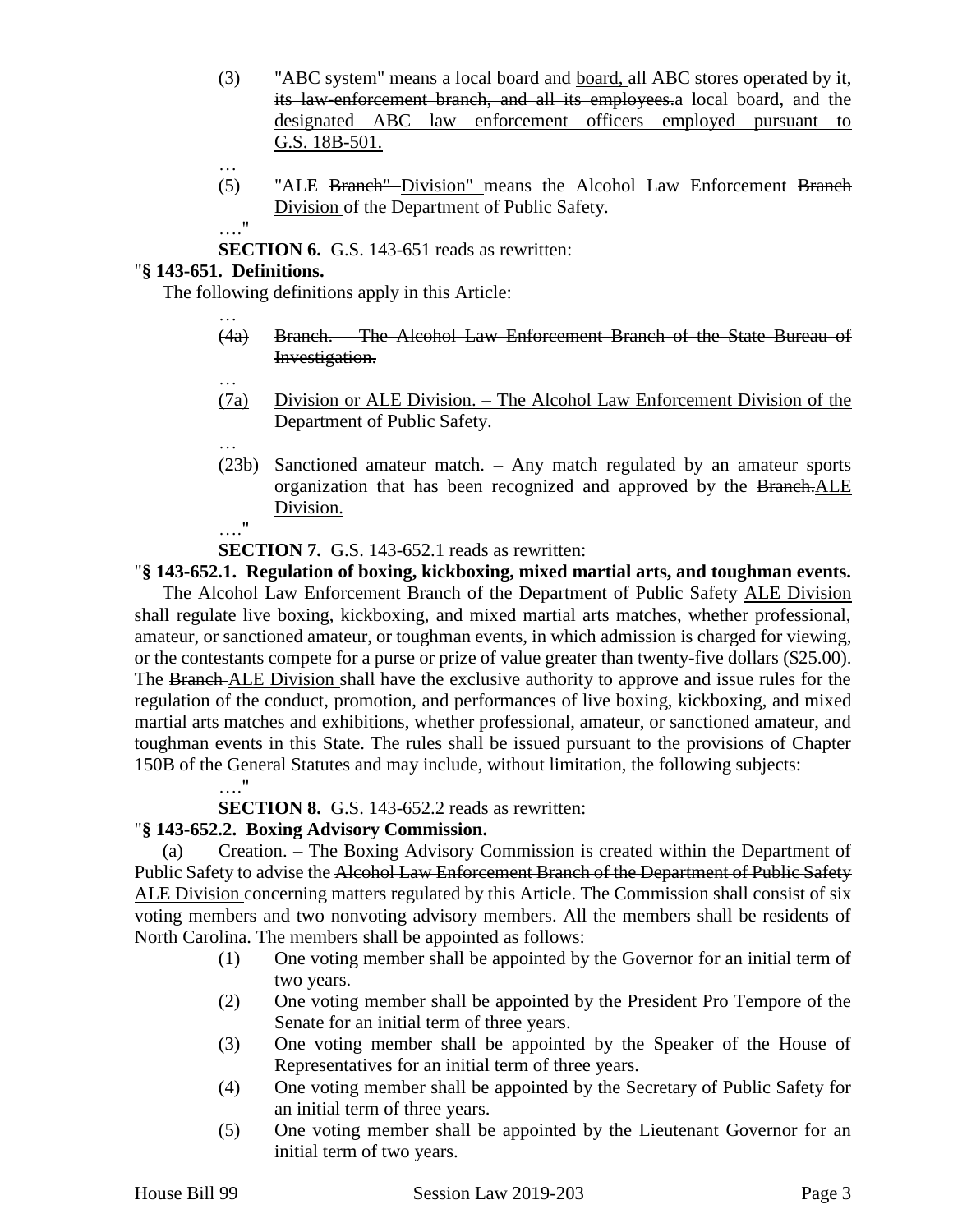- (6) One voting member shall be appointed by the Tribal Council of the Eastern Band of the Cherokee for an initial term of three years.
- (7) One nonvoting advisory member shall be appointed by the Speaker of the House of Representatives for an initial term of one year, from nominations made by the North Carolina Medical Society, which shall nominate two licensed physicians for the position.
- (8) One nonvoting advisory member shall be appointed by the President Pro Tempore of the Senate for an initial term of one year, from nominations made by the North Carolina Medical Society, which shall nominate two licensed physicians for the position.

Notwithstanding the schedule above in subdivisions (1), (5), (7), and (8) of this subsection, if any former member of the North Carolina Boxing Commission is appointed to the initial membership, that person shall serve an initial term of three years. The member appointed pursuant to subdivision (6) of this subsection may serve on the Commission only if an agreement exists and remains in effect between the Tribal Council of the Eastern Band of the Cherokee and the Commission authorizing the Commission to regulate professional boxing matches within the Cherokee Indian Reservation as provided by the Professional Boxing Safety Act of 1996.

The two nonvoting advisory members appointed pursuant to subdivisions (7) and (8) of this subsection shall advise the Commission and the Branch ALE Division on matters concerning the health and physical condition of boxers and health issues relating to the conduct of exhibitions and boxing matches. They may prepare and submit to the Commission for its consideration and to the Branch ALE Division for its approval any rules that in their judgment will safeguard the physical welfare of all participants engaged in boxing.

Terms for all members of the Commission except for the initial appointments shall be for three years.

The Secretary of Public Safety shall designate which member of the Commission is to serve as chair. A member of the Commission may be removed from office by the Secretary of Public Safety for cause. Members of the Commission are subject to the conflicts of interest requirements of 15 U.S.C. § 6308 (contained in the Professional Boxing Safety Act of 1996, as amended). Each member, before entering upon the duties of a member, shall take and subscribe an oath to perform the duties of the office faithfully, impartially, and justly to the best of the member's ability. A record of these oaths shall be filed in the Department of Public Safety.

(d) Review Authority of the Commission. – The Commission shall review existing rules adopted under this Article and shall from time to time make recommendations to the Branch ALE Division for changes or addition to such rules. Any proposals for change, amendment, addition, or deletion to those rules shall be submitted by the Branch ALE Division to the Commission for its comments prior to approval.

**SECTION 9.(a)** The following statutes are amended by deleting the word "Branch" wherever it appears in uppercase and substituting "Division": G.S. 18B-201, 18B-202, 18B-203, 18B-504, 18B-805, 18B-902, 18B-903, 18B-903.1, 18B-904, 18C-163, 19-2.1, and 105-259(b)(15).

**SECTION 9.(b)** The following statutes are amended by deleting the word "Branch" wherever it appears in uppercase and substituting "ALE Division": G.S. 143-654, 143-655, and 143-656.

**SECTION 10.** G.S. 143-63.1(d) reads as rewritten:

"(d) Notwithstanding the provisions of this section, but subject to the provisions of G.S. 20-187.2, the North Carolina State Highway Patrol, the North Carolina Division of Adult Correction and Juvenile Justice of the Department of Public Safety, Safety, the Alcohol Law Enforcement Division of the Department of Public Safety, and the North Carolina State Bureau

…

…."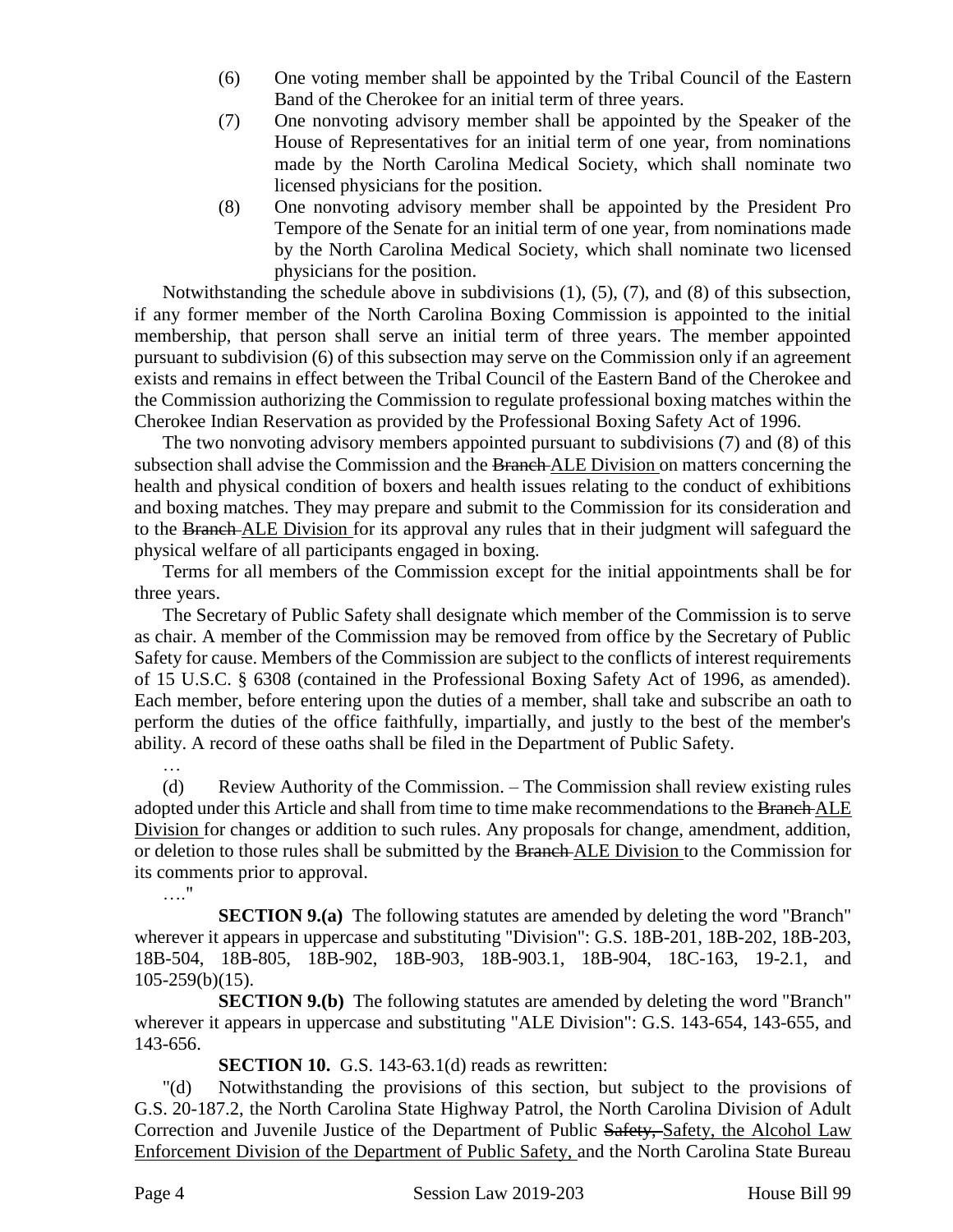of Investigation may sell, trade, or otherwise dispose of any or all surplus weapons they possess to any federally licensed firearm dealers. The sale, trade, or disposal of these weapons shall be in a manner prescribed by the Department of Administration. Any moneys or property obtained from the sale, trade, or disposal shall go to the general fund."

**SECTION 11.** G.S. 143-341(8)(i)3. reads as rewritten:

"3. To require on a schedule determined by the Department all State agencies to transfer ownership, custody or control of any or all passenger motor vehicles within the ownership, custody or control of that agency to the Department, except those motor vehicles under the ownership, custody or control of the Highway Patrol, the State Bureau of Investigation, Investigation, the Alcohol Law Enforcement Division of the Department of Public Safety, the Samarcand Training Academy, or the constituent institutions of The University of North Carolina which are used primarily for law-enforcement purposes."

# **PART II. MOVE BOXING ADVISORY COMMISSION AND GIVE IT RULE-MAKING AUTHORITY**

**SECTION 12.(a)** If House Bill 966, 2019 Regular Session, becomes law, Section 11.10 of that act is repealed.

**SECTION 12.(b)** The Boxing Advisory Commission created under G.S. 143-652.2 is transferred to the Department of Commerce and is renamed the "Boxing Commission." This transfer has all of the elements of a Type II transfer, as described in G.S. 143A-6, except that the management functions of the Commission shall not be performed under the direction and supervision of the Secretary of Commerce.

**SECTION 12.(c)** Article 68 of Chapter 143 of the General Statutes, as amended by Sections 6, 7, 8, and 9(b) of this act, reads as rewritten:

#### "Article 68.

#### "Regulation of Boxing.

…

### "**§ 143-651. Definitions.**

The following definitions apply in this Article:

- (4b) Commission. The Boxing Commission.
- …

…

…

…

(23b) Sanctioned amateur match. – Any match regulated by an amateur sports organization that has been recognized and approved by the ALE Division.Commission.

### "**§ 143-652.1. Regulation of boxing, kickboxing, mixed martial arts, and toughman events.**

(a) Regulation. – The ALE Division Commission shall regulate live boxing, kickboxing, and mixed martial arts matches, whether professional, amateur, or sanctioned amateur, or toughman events, in which admission is charged for viewing, or the contestants compete for a purse or prize of value greater than twenty-five dollars (\$25.00). The ALE Division Commission shall have the exclusive authority to approve and issue rules for the regulation of the conduct, promotion, and performances of live boxing, kickboxing, and mixed martial arts matches and exhibitions, whether professional, amateur, or sanctioned amateur, and toughman events in this State. The rules shall be issued pursuant to the provisions of Chapter 150B of the General Statutes and may include, without limitation, the following subjects: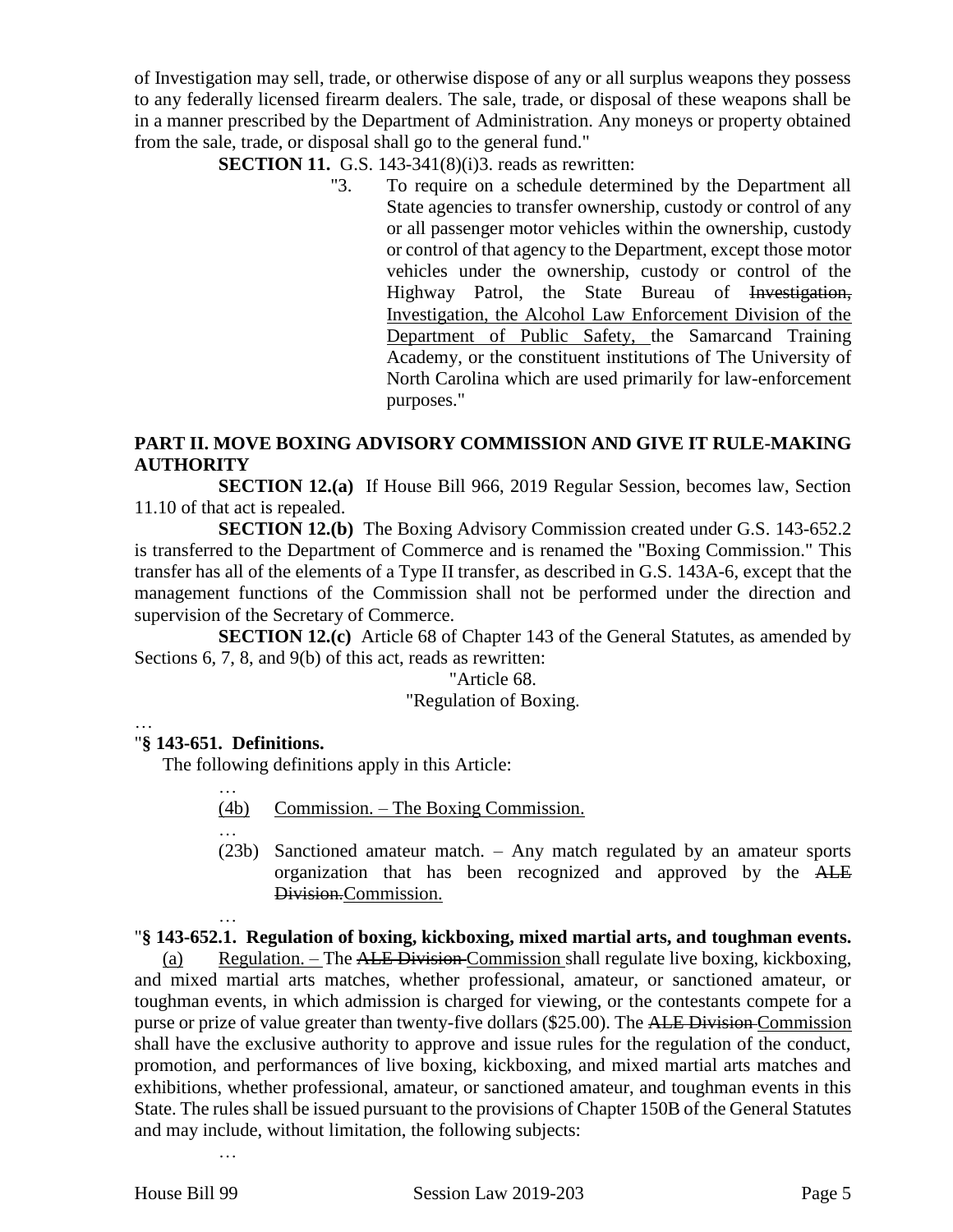(b) Enforcement. – Except as otherwise authorized under G.S. 143-652.2(f), the Executive Director of the Commission shall enforce this Article through the ALE Division. The ALE Division shall assist the Executive Director in enforcing this Article.

### "**§ 143-652.2. Boxing Advisory Commission.**

(a) Creation. – The Boxing Advisory Commission is created within the Department of Public Safety to advise the ALE Division concerning matters regulated by this Article. for the purposes set forth in G.S. 143-652.1. The Commission shall be administratively located within the Department of Commerce, but shall exercise its powers independently of the Secretary of Commerce. The Commission shall consist of six voting members and two nonvoting advisory members. All the members shall be residents of North Carolina. The members shall be appointed as follows:

- $(1)$  One Two voting member members shall be appointed by the Governor for an initial term of two years.
- (2) One voting member shall be appointed by the General Assembly upon the recommendation of the President Pro Tempore of the Senate for an initial term of three years.
- (3) One voting member shall be appointed by the General Assembly upon the recommendation of the Speaker of the House of Representatives for an initial term of three years.
- (4) One voting member shall be appointed by the Secretary of Public Safety Commerce for an initial term of three years.
- (5) One voting member shall be appointed by the Lieutenant Governor for an initial term of two years.
- (6) One voting member shall be appointed by the Tribal Council of the Eastern Band of the Cherokee Governor for an initial term of three vears, years, from nominations made by the Tribal Council of the Eastern Band of the Cherokee, which shall nominate three individuals for the position.
- (7) One nonvoting advisory member shall be appointed by the Speaker of the House of Representatives for an initial term of one year, from nominations made by the North Carolina Medical Society, which shall nominate two licensed physicians for the position.
- (8) One nonvoting advisory member shall be appointed by the President Pro Tempore of the Senate for an initial term of one year, from nominations made by the North Carolina Medical Society, which shall nominate two licensed physicians for the position.

Notwithstanding the schedule above in subdivisions (1), (5), (7), and (8) of this subsection, if any former member of the North Carolina Boxing Commission is appointed to the initial membership, that person shall serve an initial term of three years. Appointments by the General Assembly pursuant to subdivisions (2) and (3) of this subsection shall be made in accordance with G.S. 120-121. The member appointed pursuant to subdivision (6) of this subsection may serve on the Commission only if an agreement exists and remains in effect between the Tribal Council of the Eastern Band of the Cherokee and the Commission authorizing the Commission to regulate professional boxing matches within the Cherokee Indian Reservation as provided by the Professional Boxing Safety Act of 1996.

The two nonvoting advisory members appointed pursuant to subdivisions (7) and (8) of this subsection shall advise the Commission and the ALE Division on matters concerning the health and physical condition of boxers and health issues relating to the conduct of exhibitions and boxing matches. They may prepare and submit to the Commission for its consideration and to the ALE Division-for its approval any rules that in their judgment will safeguard the physical welfare of all participants engaged in boxing.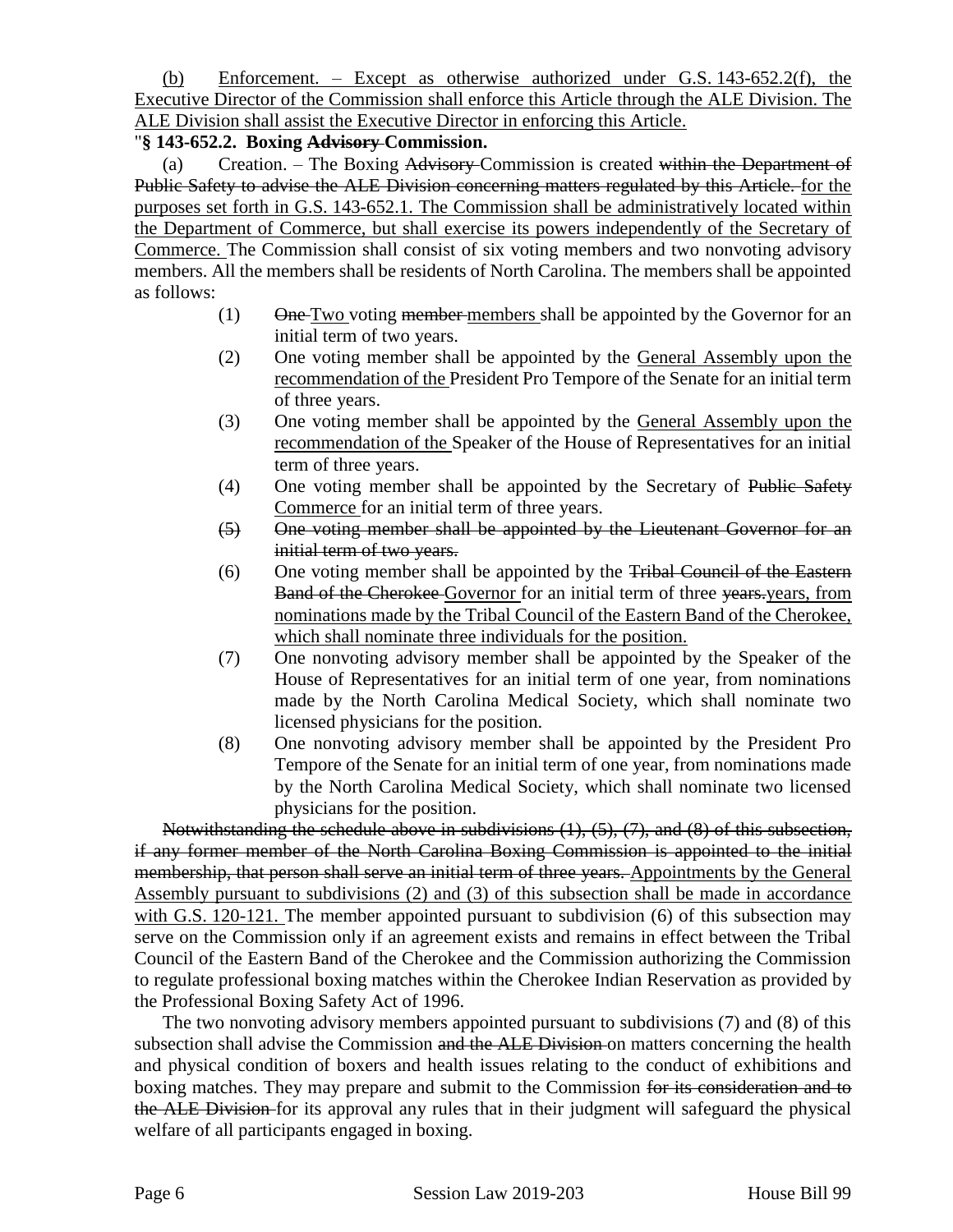Terms for all members of the Commission except for the initial appointments shall be for three years.

The Secretary of Public Safety-Governor shall designate which member of the Commission is to serve as chair. A member of A member appointed pursuant to subdivision  $(1)$  or  $(6)$  of this subsection shall serve at the Governor's pleasure. The other members of the Commission may be removed from office by the Secretary of Public Safety member's appointing authority for cause. Members of the Commission are subject to the conflicts of interest requirements of 15 U.S.C. § 6308 (contained in the Professional Boxing Safety Act of 1996, as amended). Each member, before entering upon the duties of a member, shall take and subscribe an oath to perform the duties of the office faithfully, impartially, and justly to the best of the member's ability. A record of these oaths shall be filed in the Department of Public Safety.Commerce.

(b) Vacancies. – Members shall serve until their successors are appointed and have been qualified. Any Vacancies for members appointed by the General Assembly shall be filled in accordance with G.S. 120-122. Except as otherwise provided in this subsection, any vacancy in the membership of the Commission shall be filled in the same manner as the original appointment. A vacancy in the membership of the Commission other than by expiration of term shall be filled for the unexpired term only.

(c) Meetings. – Meetings of the Commission shall be called by the chair or by any two members of the Commission, and meetings shall be held at least quarterly. Any three voting members of the Commission shall constitute a quorum at any meeting. Action may be taken and motions and resolutions adopted by the Commission at any meeting by the affirmative vote of a majority of the members of the Commission present at a meeting at which a quorum exists.

(d) Review Authority of the Commission. – The Commission shall review existing rules adopted under this Article and shall from time to time make recommendations to the ALE Division for changes or addition to such rules. Any proposals for change, amendment, addition, or deletion to those rules shall be submitted by the ALE Division to the Commission for its comments prior to approval.

(e) Compensation. – None of the members of the Commission shall receive compensation for serving on the Commission. However, members of the Commission may be reimbursed for their expenses in accordance with the provisions of Chapter 138 of the General Statutes.

(f) Staff Assistance. – The Secretary of Public Safety shall provide staff assistance to the Commission.The Commission shall hire a person to serve as Executive Director of the Commission. If necessary, the Executive Director may train and contract with independent contractors for the purpose of regulating and monitoring events, issuing licenses, collecting fees, and enforcing rules of the Commission. The Executive Director may initiate and review criminal background checks on persons requesting to work as independent contractors for the Commission or persons applying to be licensed by the Commission. The Commission may also hire additional staff.

(g) Initial appointments to the Commission under this section shall be for terms commencing July 1, 2007.

### "**§ 143-654. Licensing and permitting.**

(a) License and Permit Required. – Except for sanctioned amateur matches, it is unlawful for any person to act in this State as an announcer, contestant, judge, manager, matchmaker, promoter, referee, timekeeper, or second unless the person is licensed to do so under this Article. It is unlawful for a promoter to present a match in this State, other than a sanctioned amateur match, unless the promoter has a permit issued under this Article to do so. The ALE Division Commission has the exclusive authority to issue, deny, suspend, or revoke any license or permit provided for in this Article.

<sup>…</sup>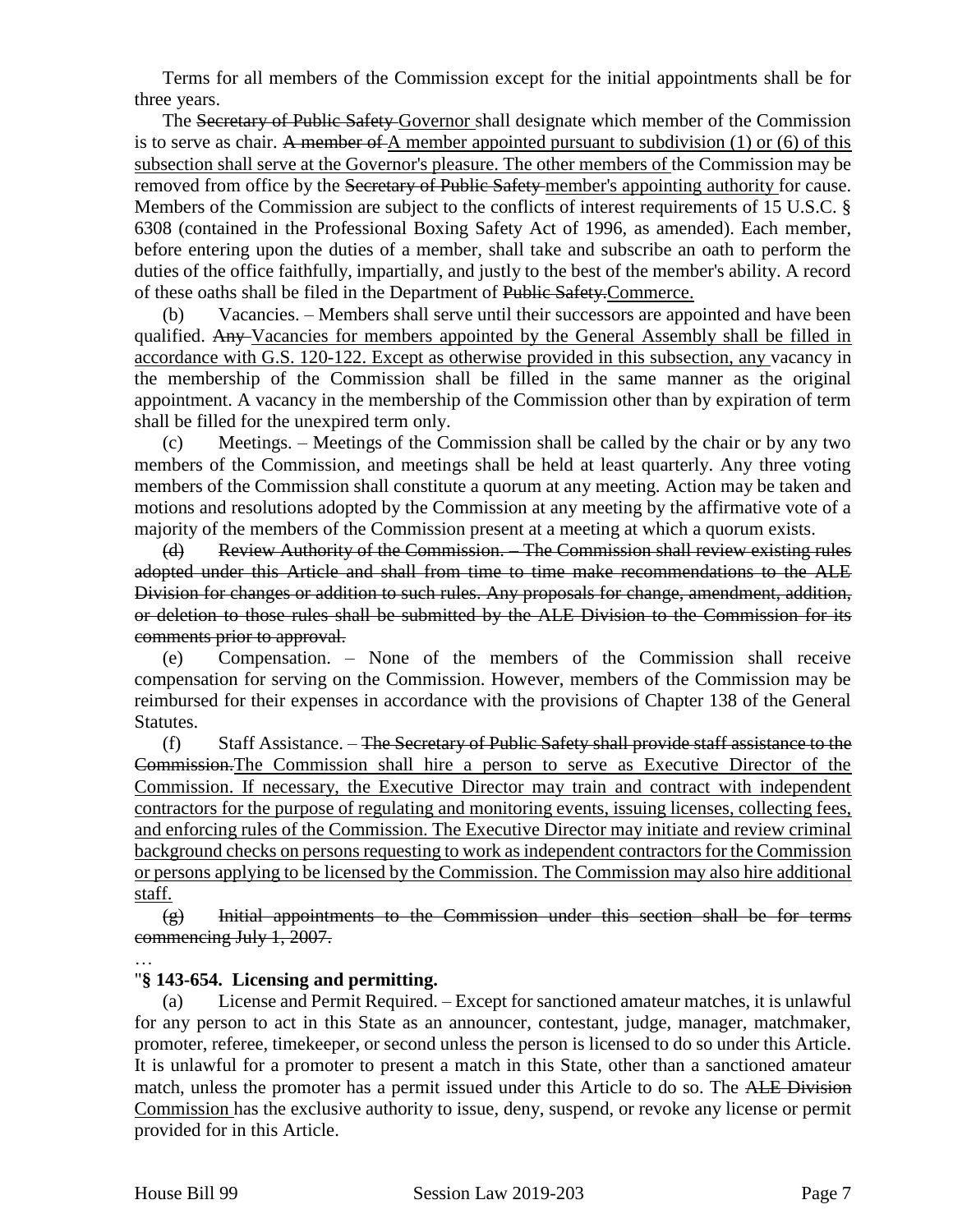(b) License. – All licenses issued under this Article shall be valid only during the calendar year in which they are issued, except contestant licenses shall be valid for one year from the date of issuance. A license for an announcer, contestant, judge, matchmaker, referee, timekeeper, or second shall be issued only to a natural person. A natural person shall not transfer or assign a license or change it into another name. A license for a manager or promoter may be issued to a corporation or partnership; provided, however, that all officers or partners shall submit an application for individual licensure, and only those officers or partners who are licensed shall be entitled to negotiate or sign contracts. The addition of a new officer or partner during the license period shall necessitate the filing of an application for individual licensure by the new officer or partner.

An applicant for a license shall file with the ALE Division–Commission the appropriate nonrefundable fee and any forms, documents, medical examinations, or exhibits the ALE Division Commission may require in order to properly administer this Article. The information requested shall include the date of birth and social security number of each applicant as well as any other personal data necessary to positively identify the applicant and may include the requirement of verification of any documents the ALE Division-Commission deems appropriate. A person may not participate under a fictitious or assumed name in any match unless the person has first registered the name with the ALE Division. Commission.

(c) Surety Bond. – An applicant for a promoter's license must submit, in addition to any other forms, documents, or exhibits requested by the ALE Division, Commission, a surety bond payable to the ALE Division Commission for the benefit of any person injured or damaged by (i) the promoter's failure to comply with any provision of this Article or any rules adopted by the ALE Division Commission or (ii) the promoter's failure to fulfill the obligations of any contract related to the holding of a match. The surety bond shall be issued in an amount to be no less than ten thousand dollars (\$10,000). The amount of the surety bond shall be negotiable upon the sole discretion of the ALE Division. Commission. All surety bonds shall be upon forms approved and supplied by the Secretary of Public Safety and supplied by the ALE Division. Commission.

(d) Permit. – A permit issued to a promoter under this Article is valid for a single match. An applicant for a permit shall file with the ALE Division Commission the appropriate nonrefundable fee and any forms or documents the ALE Division Commission may require. "**§ 143-655. Fees; State Boxing Revenue Account.**

(a) License Fees. – The ALE Division Commission shall collect the following license fees:

| Announcer  | \$75.00  |
|------------|----------|
| Contestant | \$50.00  |
| Judge      | \$75.00  |
| Manager    | \$150.00 |
| Matchmaker | \$300.00 |
| Promoter   | \$450.00 |
| Referee    | \$75.00  |
| Timekeeper | \$75.00  |
| Second     | \$50.00. |

The annual license renewal fees shall not exceed the initial license fees.

(b) Permit Fees. – The ALE Division Commission may establish a fee schedule for permits issued under this Article. The fees may vary depending on the seating capacity of the facility to be used to present a match. The fee may not exceed the following amounts:

| <b>Seating Capacity</b> | Fee Amount |
|-------------------------|------------|
| Less than 2,000         | \$150.00   |
| $2,000 - 5,000$         | \$300.00   |
| Over 5,000              | \$450.00.  |
|                         |            |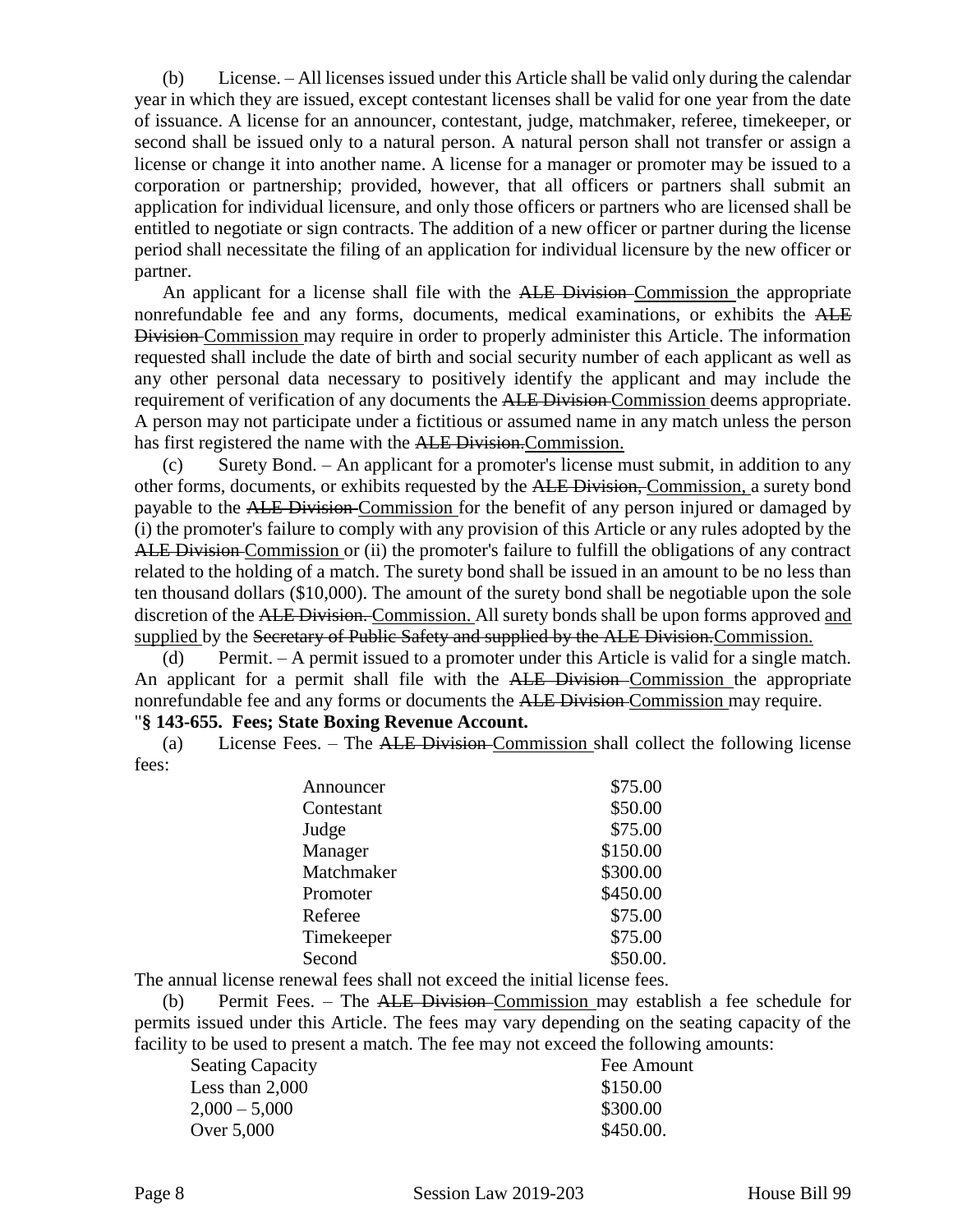(b1) Admission Fees. – The ALE Division Commission shall collect a fee in the amount of two dollars (\$2.00) per spectator to attend events regulated in this Article.

State Boxing Revenue Account. – There is created the State Boxing Revenue Account within the Department of Public Safety. Commerce. Monies collected pursuant to the provisions of this Article shall be credited to the Account and applied to the administration of the Article.

### "**§ 143-656. Contracts and financial arrangements.**

Any contract between licensees and related to a match or exhibition held or to be held in this State must meet the requirements of administrative rules as set forth by the ALE Division. Commission. Any contract which does not satisfy the requirements of the administrative rules shall be void and unenforceable. All contracts shall be in writing.

…

### "**§ 143-658. Violations.**

(a) Civil Penalties. – The Secretary of Public Safety Commission may issue an order against a licensee or other person who willfully violates any provision of this Article, imposing a civil penalty of up to five thousand dollars (\$5,000) for a single violation or of up to twenty-five thousand dollars (\$25,000) for multiple violations in a single proceeding or a series of related proceedings. No order under this subsection may be entered without giving the licensee or other person 15 days' prior notice and an opportunity for a contested case hearing conducted pursuant to Article 3 of Chapter 150B of the General Statutes.

The clear proceeds of civil penalties imposed pursuant to this subsection shall be remitted to the Civil Penalty and Forfeiture Fund in accordance with G.S. 115C-457.2.

(b) Criminal Penalties. – A willful violation of any provision of this Article shall constitute a Class 2 misdemeanor. The Secretary of Public Safety Commission may refer any available evidence concerning violations of this Article to the proper district attorney, who may, with or without such a reference, institute the appropriate criminal proceedings.

 $(c)$  Injunction. – Whenever it appears to the Secretary of Public Safety Commission that a person has engaged or is about to engage in an act or practice constituting a violation of any provision of this Article or any rule or order hereunder, issued pursuant to this Article, the Secretary of Public Safety Commission may bring an action in any court of competent jurisdiction to enjoin those acts or practices and to enforce compliance with this Article or any rule or order issued pursuant to this Article.

…."

**SECTION 12.(d)** Initial appointments to the Boxing Commission under G.S. 143-652.2, as amended by subsection (c) of this section, shall be for terms commencing July 1, 2019. The terms of the members serving on the Boxing Advisory Commission as of June 30, 2019, expire on the effective date of this section.

**SECTION 12.(e)** The following position within the Alcohol Law Enforcement Division of the Department of Public Safety is transferred to the Boxing Commission: Administrative Specialist II (Position 60084319).

**SECTION 12.(f)** The following three receipt-supported positions within the Alcohol Law Enforcement Division of the Department of Public Safety may be converted to General Fund support within funds available to the Division: Administrative Specialist (Position 60084337), Special Agent (Position 60084392), and Special Agent in Charge (Position 60084305).

**SECTION 12.(g)** The Boxing Authority Section of the Alcohol Law Enforcement Division of the Department of Public Safety, referenced in Chapter 10 of Title 14B of the North Carolina Administrative Code, is abolished.

**SECTION 12.(h)** Funds in the State Boxing Revenue Account within the Department of Public Safety as of the effective date of this section shall be transferred into the State Boxing Revenue Account within the Department of Commerce. Once these funds have